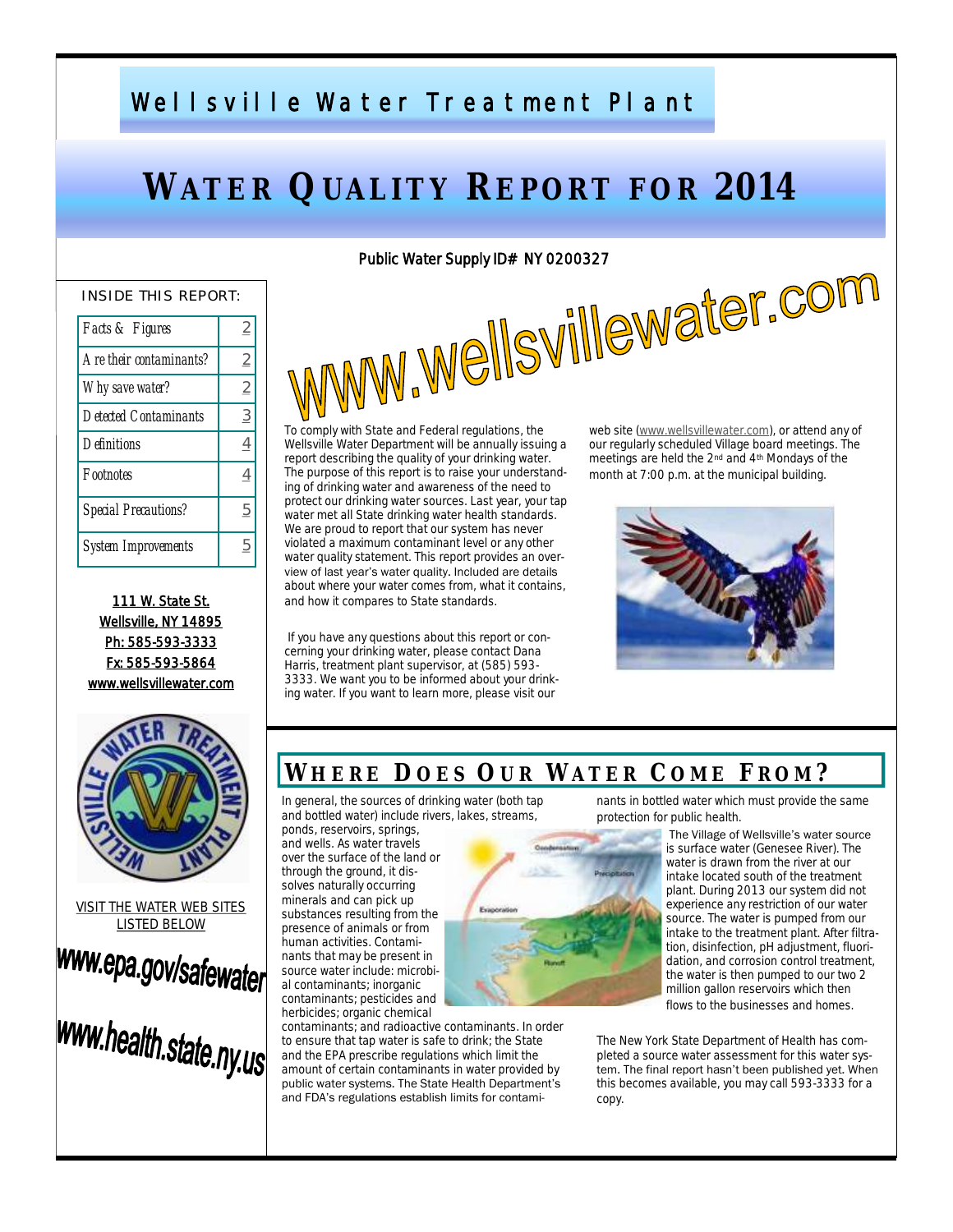#### <span id="page-1-0"></span>**Water Quality Report for 2014**

## **F A C T S A N D FI G U R E S**

Our water system serves 5700 people through 2300 service connections. The total water produced in 2014 was 251 million gallons. The daily average water pumped into the system was 686,692 gallons. Our highest single day was 1,432,500 The amount of water delivered to customers was 172 million gallons; this leaves 79 million gallons of water unaccounted for. (31% of the amount pumped). This unaccounted for water includes water used for flushing mains, fighting fires, fire training, and leaks. In 2014 our water customers were charged \$0.54 per unit of water (1 unit equals 748 gallons) for 1 to 3 units, \$3.68 per unit of water for 4 to 50 units, \$2.54 per unit for 50 to 100 units, \$2.27 per unit for 101 to 150 units, \$1.32 per unit over 150 units. Plus a monthly service charge of \$15.25.

For a more detailed explanation of our billing rates: www.wellsvillewater.com/water\_rates.htm

# **Are there contaminants in our drinking water?**

As the State regulations require, we routinely test your drinking water for numerous contaminants. These contaminants include: total coliform, turbidity, inorganic compounds, nitrate, nitrite, lead, copper, volatile organic compounds, total trihalomethanes, radiological, and synthetic organic compounds. The table of detected contaminants included with this report depicts which compounds were detected in your drinking water. For further information on all of the contaminants tested and their results visit our web site. The State allows us to test for some contaminants less than once per year because the concentrations of these contaminants do not change frequently. Some of our data though representative, are more than one year old.

It should be noted that all drinking water, including bottled drinking water, might be reasonably expected to contain at least small amounts of some contaminants. The presence of contaminants does not necessarily indicate that the water poses a health risk. More information about contaminants and potential health effects can be obtained by calling the EPA's Safe Drinking Water Hotline at (800) 426-4791 or the Allegany County Department of Health at (585) 268-9250.

**For all of our current lab results, visit our web site**

**1 unit equals** 

**748 gallons of water** 

**www.wellsville water.com/ lab\_results.htm**

# **Information on Fluoride addition.**

The Village of Wellsville is one of the many drinking water systems in New York State that provides drinking water with a controlled, low level of fluoride for consumer dental health protection. According to the United States Centers for Disease Control, fluoride is very effective in preventing cavities when present in drinking water at an optimal range from 0.8 to 1.2 mg/l (parts per million). To ensure that the fluoride supplement in your water provides optimal dental protection, the State Department of Health requires that we monitor fluoride levels on a daily basis. During 2014 monitoring showed fluoride levels in your water were in the optimal range 100 % of the time. None of the monitoring results showed fluoride at levels that approach the 2.2 mg/l MCL for fluoride





900006

## **Why save water and how to avoid wasting it?**

You can play a role in conserving water by becoming conscious of the amount of water your household is using, and by looking for ways to use less whenever you can. It is not hard to conserve water.

#### Conservation tips include:

 Dishwashers use 15 gallons for every cycle, regardless of how many dishes are loaded. So load

 Check every faucet in your home for leaks. Just a slow drip can waste 15 to 20 gallons a day. Fix it and you can save almost 6,000 gallons per



 Check your toilets for leaks by putting a few drops of food coloring in the tank, watch for a few minutes to see if the color shows up in the bowl. It is not uncommon to lose up to 100 gallons a day from one of the otherwise invisible toilet leaks. Fix it and you can save more than 30,000 gallons per year.

 Use water-saving, flow-restricting shower heads and low flow faucets (aerators).

 Use your water meter to detect hidden leaks. Simply turn off all taps and water using appliances. Check your meter reading, and then check again after 15 minutes, if it moved, you have a leak. Most of our meters have a leak detector dial in the middle of them (usually a white arrow), that if turning when everything is off signifies a leak.

**•** Don't cut your lawn too short, longer grass saves water.

 Water you lawn after 6:00 pm, this prevents water loss due to evaporation.

 When washing you car don't let the hose run continuously.

 When brushing your teeth, shaving or shampooing avoid running the water unnecessarily.

 Water your garden and lawn only when necessary. Remember that a layer of mulch in the flower beds and garden is not only aesthetically pleasing but will help retain moisture.

**Page 2**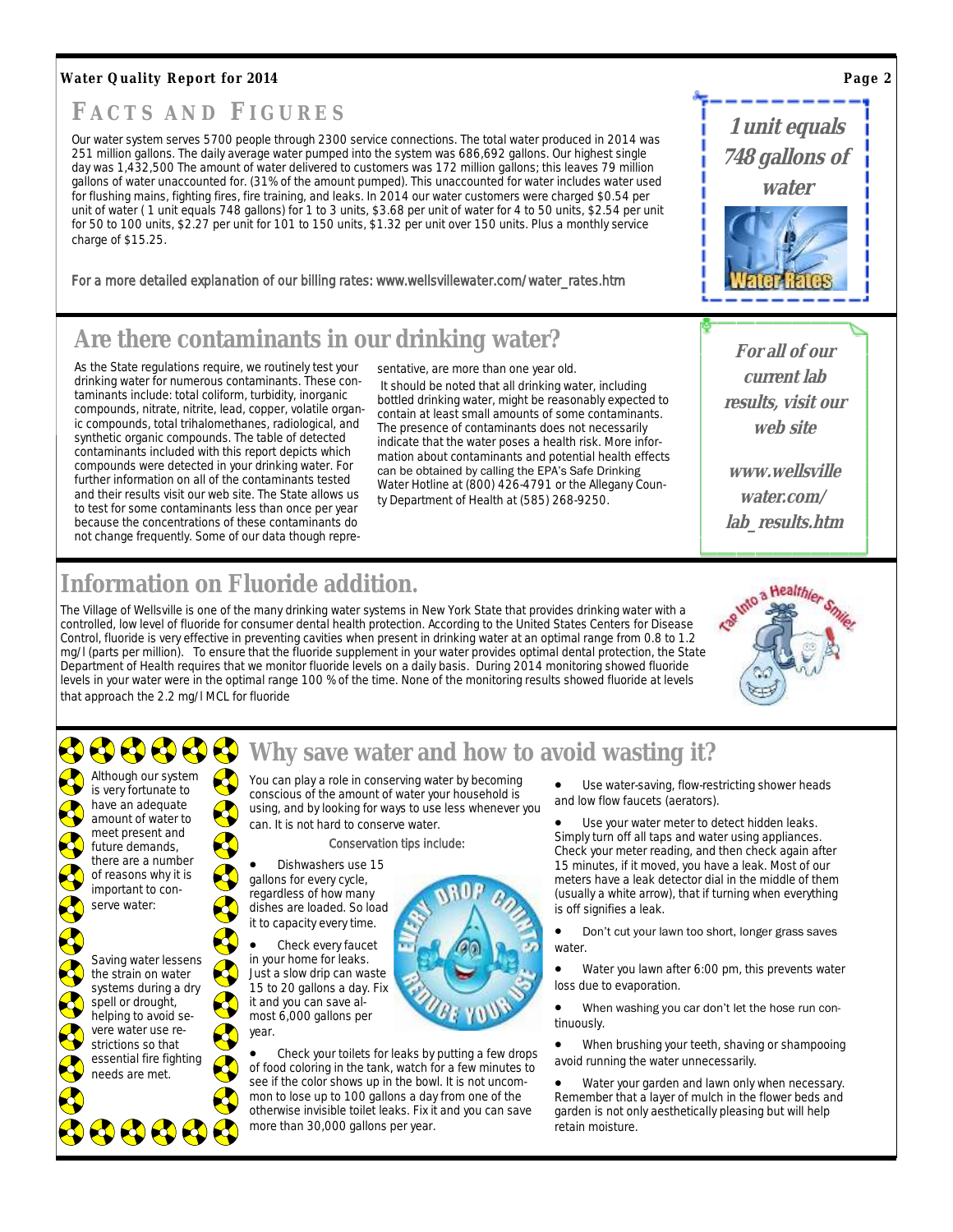<span id="page-2-0"></span>**Water Quality Report for 2014 Page 3** 

#### *TABLE OF DETECTED CONTAMINANTS*

| ا و د ه ماه ه ماه و ماه و و و ماه در ماه و ماه و ماه ماه و ماه و ماه ماه ماه و ماه ماه و ما<br>CONTAMINANT | <b>VIOLATION</b><br>YES/NO | DATE OF<br>SAMPLE | كوالوا والموالي والموالي والموالي والمواري والموالي والمار<br><b>LEVEL</b><br>DETECTED<br>(RANGE)                                                                      | <b>LEVEL OF</b><br>MEASUMENT | <b>MCLG</b>      | تواجده متعادما كالمتحاد والمناور المتحاد المتحرمات الأ<br><b>REGULATORY</b><br>LIMIT | وجوهم ووج ومحوصوه وموهوها<br>LIKELY SOURCE OF<br>CONTAMINATION          |
|------------------------------------------------------------------------------------------------------------|----------------------------|-------------------|------------------------------------------------------------------------------------------------------------------------------------------------------------------------|------------------------------|------------------|--------------------------------------------------------------------------------------|-------------------------------------------------------------------------|
| <b>Microbiological Contaminants:</b>                                                                       |                            |                   |                                                                                                                                                                        |                              |                  |                                                                                      |                                                                         |
| Turbidity <sup>2</sup>                                                                                     | NO                         | 05/25<br>2014     | 0.23<br>$(0.03 - 0.23)$                                                                                                                                                | <b>NTU</b>                   | N/A              | <b>TT</b><br>0.3                                                                     | Soil Runoff                                                             |
| <b>Radiological Contaminants:</b>                                                                          |                            |                   |                                                                                                                                                                        |                              |                  |                                                                                      |                                                                         |
| Radium                                                                                                     | NO <sub>1</sub>            | 05/21<br>2008     | 1.69<br>$(0.13 - 1.69)$                                                                                                                                                | Pci/l                        | $\mathbf{0}$     | MCL 5                                                                                | Erosion of natural de-<br>posits                                        |
| <b>Inorganic Contaminants:</b>                                                                             |                            |                   |                                                                                                                                                                        |                              |                  |                                                                                      |                                                                         |
| <b>Barium</b>                                                                                              | NO                         | 01/15<br>2014     | 0.0398                                                                                                                                                                 | mg/l                         | $\overline{2}$   | MCL 2                                                                                | Discharge of drilling<br>wastes; metal refineries;<br>natural deposits. |
| Chloride                                                                                                   | N <sub>O</sub>             | 03/01<br>2014     | 18.6                                                                                                                                                                   | mg/l                         | N/A              | <b>MCL 250</b>                                                                       | Naturally occurring or<br>road salt contamination.                      |
| Copper <sup>3</sup>                                                                                        | NO                         | 08/07<br>2013     | 0.088<br>$(0.006 - 0.101)$                                                                                                                                             | mg/l                         | 1.3              | AL<br>1.3                                                                            | Corrosion of galvanized<br>pipes; natural deposits.                     |
| Fluoride                                                                                                   | NO <sub></sub>             | 01/15<br>2014     | 1.03                                                                                                                                                                   | mg/l                         | N/A              | <b>MCL 2.2</b>                                                                       | Natural deposits; water<br>additive that promotes<br>strong teeth.      |
| Lead <sup>4</sup>                                                                                          | NO                         | 08/07<br>2013     | 0.0014<br>$(ND-0.005)$                                                                                                                                                 | mg/l                         | $\boldsymbol{0}$ | AL<br>0.015                                                                          | Corrosion of household<br>plumbing systems;<br>natural deposits.        |
|                                                                                                            |                            |                   |                                                                                                                                                                        |                              |                  |                                                                                      |                                                                         |
| Nitrate                                                                                                    | NO <sub>1</sub>            | 01/15<br>2014     | 1.11                                                                                                                                                                   | mg/l                         | 10               | <b>MCL10</b>                                                                         | <b>Runoff from fertilizer</b><br>use                                    |
| Sodium                                                                                                     | N <sub>O</sub>             | 01/04<br>2012     | 9.2                                                                                                                                                                    | mg/l                         | N/A              | N/A                                                                                  | Naturally occurring                                                     |
| Sulfate                                                                                                    | NO                         | 02/06<br>2013     | 7.57                                                                                                                                                                   | mg/l                         | 250              | N/A                                                                                  | Naturally occurring                                                     |
| Synthetic Organic Chemicals (Pesticides / Herbicides) No Contaminants detected - 10/15/2014                |                            |                   |                                                                                                                                                                        |                              |                  |                                                                                      |                                                                         |
| Volatile Organic Contaminants: No Contaminants detected - 01/15/2014<br><b>Disinfection Byproducts:</b>    |                            |                   |                                                                                                                                                                        |                              |                  |                                                                                      |                                                                         |
| $HAA5$ <sup>5</sup>                                                                                        | N <sub>O</sub>             | 08/20<br>2014     | 0.05                                                                                                                                                                   | mg/l                         | N/A              | <b>MCL 0.06</b>                                                                      | By product of drinking<br>water chlorination.                           |
| Total<br>Trihalomethanes <sup>6</sup>                                                                      | N <sub>O</sub>             | 8/20<br>2014      | 0.03                                                                                                                                                                   | mg/l                         | N/A              | <b>MCL0.08</b>                                                                       | By product of drinking<br>water chlorination.                           |
| <b>Total Organic Compounds: Disinfection byproduct precursor</b>                                           |                            |                   |                                                                                                                                                                        |                              |                  |                                                                                      |                                                                         |
| Entry Point <sup>7</sup>                                                                                   | N <sub>O</sub>             | 05/14<br>2014     | 2.1<br>$(0.8-2.1)$                                                                                                                                                     | mg/l                         | N/A              | TT 35%<br>removal                                                                    | <b>Disinfection</b><br>byproduct precursor                              |
| Source <sup>7</sup>                                                                                        | NO                         | 05/14<br>2014     | 4.8<br>$(1.1-4.8)$                                                                                                                                                     | mg/l                         | N/A              | N/A                                                                                  | <b>Disinfection</b><br>byproduct precursor                              |
|                                                                                                            |                            |                   | <b>A PORT PORT PORT PORT PORT PORT PORT PO</b><br>For a complete laboratory results listing visit our web site<br>wellsvillewater.com/lab_results.htm<br>₯₥₥₥₥₥₥₥₥₥₥₥₥ |                              |                  |                                                                                      |                                                                         |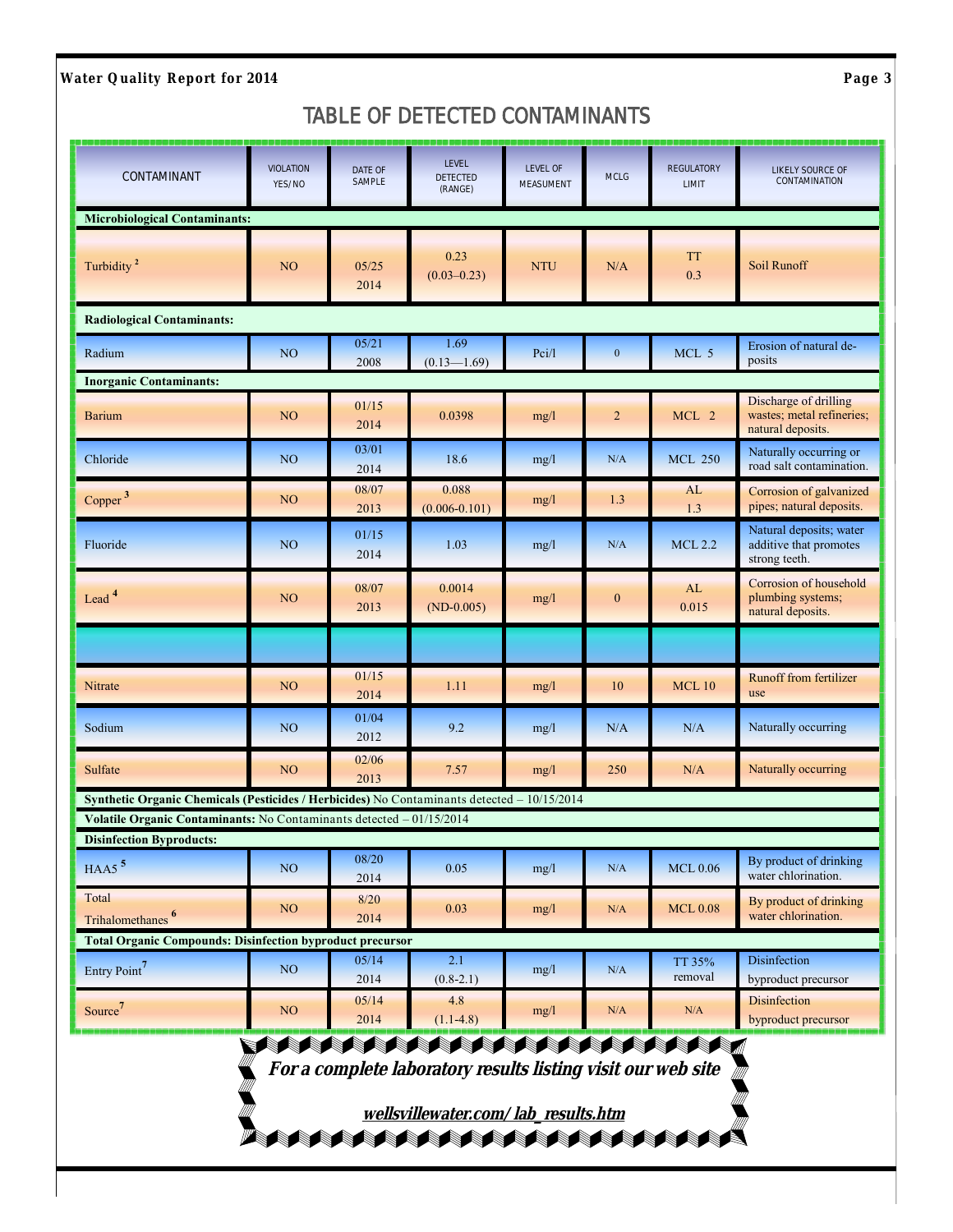#### What does this information mean?

<span id="page-3-0"></span>As you can see from the table of detected contaminants, our system had no violations. We have learned through our testing that some contaminants have been detected: however, these contaminants were detected below the level allowed by the State.

1– A violation occurs in systems collecting less than 40 samples per month when two or more samples are total coliform positive.

2- Turbidity is a measure of the cloudiness of the water. We test it because it is a good indicator of the effectiveness of our filtration system. State regulations require that turbidity must always be below 0.3 NTU. 100% of our samples met this turbidity performance standard.

3 - The level presented represents the 90<sup>th</sup> percentile of the 20 sites tested. A percentile is a value on a scale of 100 that indicates the percent of a distribution that is equal to or below it. The 90th percentile is equal to or greater than 90% of the copper values detected at your water system. In this case 20 samples were collected at your water system and the 90th percentile value was the 18<sup>th</sup> highest value . The action level for copper was not exceeded at any of the sites tested.

4 - The level presented represents the 90<sup>th</sup> percentile of the 20 sites tested. The action level for lead was exceeded at one of the sites tested.

5– HAA5's (mono-,di, & trichloroacetic acid, and mono-, & dibromoacetic acid)

6 - Total Trihalomethanes (TTHM's - chloroform, Bromodichloromethane, dibromochloromethane, and bromoform)

7—This level represents the annual quarterly average calculated from data collected.

#### Footnotes: **Definitions:** Definitions:

Maximum Contaminant Level (MCL): The highest level of a contaminant that is allowed in drinking water. MCLs are set as close to the MCLGs as feasible.

*Maximum Contaminant Level Goal* (MCLG): The level of a contaminant in drinking water below which there is no known or expected risk to health. MCLGs allow for a margin of safety.



**Action Level (AL):** The concentration of a contaminant, which, if exceeded, triggers treatment or other requirements that a water system must follow.

**Treatment Technique (TT):** A required process intended to reduce the level of a contaminant in drinking water.

*Non-Detects* (ND): Laboratory analysis indicates that the constituent is not present.

*Nephelometric Turbidity Unit* (NTU): A measure of the clarity of water. Turbidity in excess of 5 NTU is just noticeable to the average person.

**Milligrams per liter (mg/l):** Corresponds to one part of liquid in one million parts of liquid (parts per million ppm).

**Micrograms per liter (ug/l):** Corresponds to one part of liquid in one billion parts of liquid (parts per billion - ppb).